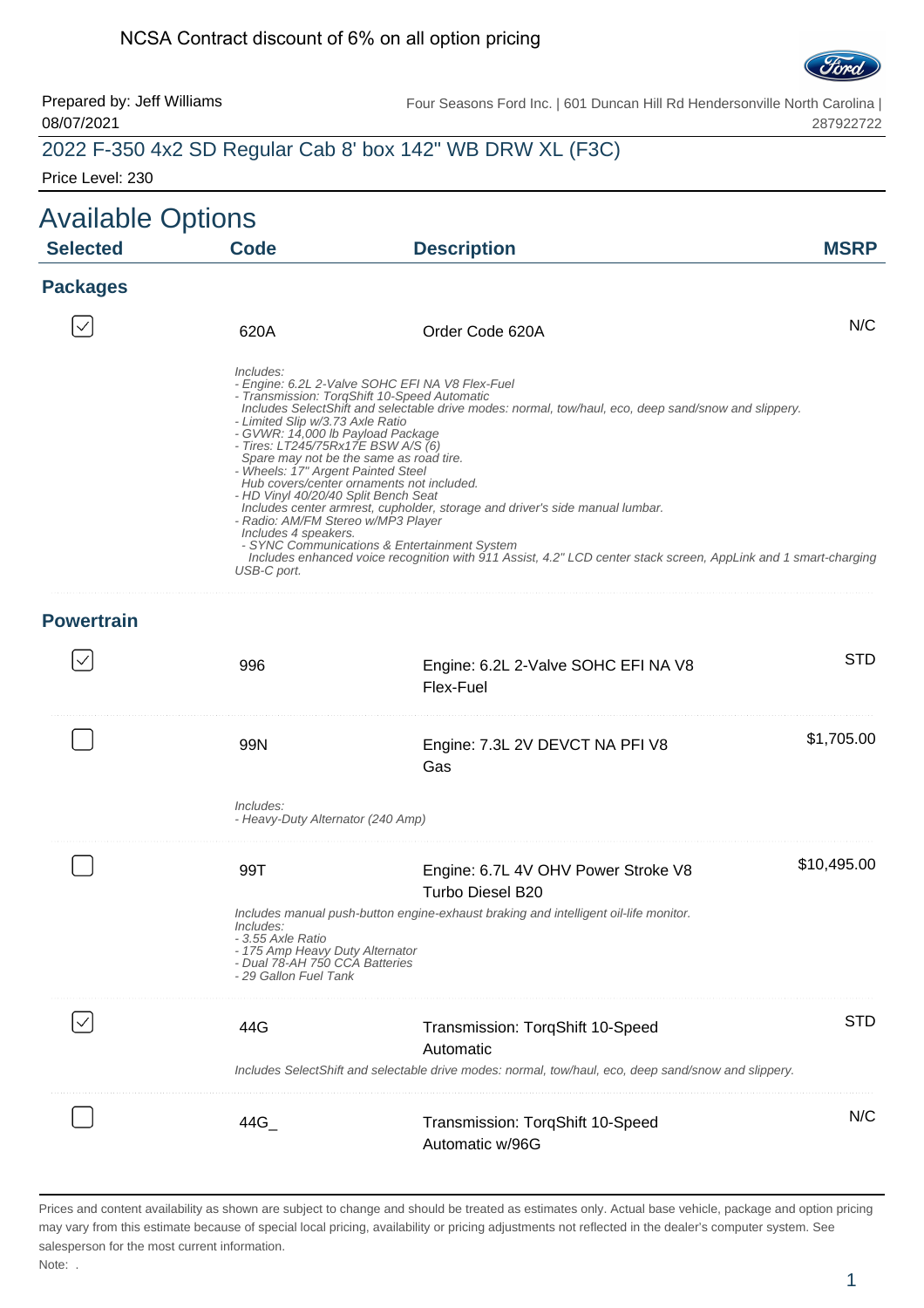

### 2022 F-350 4x2 SD Regular Cab 8' box 142" WB DRW XL (F3C)

Price Level: 230

| <b>Available Options (cont'd)</b> |                                                            |                                                                                                      |             |
|-----------------------------------|------------------------------------------------------------|------------------------------------------------------------------------------------------------------|-------------|
| <b>Selected</b>                   | <b>Code</b>                                                | <b>Description</b>                                                                                   | <b>MSRP</b> |
|                                   | Includes:<br>- Limited Slip w/4.30 Axle Ratio              | Includes SelectShift and selectable drive modes: normal, tow/haul, eco, deep sand/snow and slippery. |             |
|                                   | 44S                                                        | Transmission: TorqShift-G 6-Spd Auto<br>w/SelectShift                                                | N/C         |
|                                   | Includes:<br>- Limited Slip w/4.30 Axle Ratio              |                                                                                                      |             |
| $\checkmark$                      | X3L                                                        | Limited Slip w/3.73 Axle Ratio                                                                       | <b>STD</b>  |
|                                   | X35                                                        | 3.55 Axle Ratio                                                                                      | N/C         |
|                                   | X <sub>3</sub> K                                           | Limited Slip w/3.55 Axle Ratio                                                                       | \$350.00    |
|                                   | X <sub>4</sub> N                                           | Limited Slip w/4.10 Axle Ratio                                                                       | \$360.00    |
|                                   | X4L                                                        | Limited Slip w/4.30 Axle Ratio                                                                       | \$350.00    |
| $\checkmark$                      | <b>STDGV</b>                                               | GVWR: 14,000 lb Payload Package                                                                      | <b>STD</b>  |
|                                   | NONGV1                                                     | GVWR: 13,000 lb Payload Package                                                                      | N/C         |
|                                   | 68L                                                        | GVWR: 13,000 lb Payload Package<br>(68L)                                                             | N/C         |
| <b>Wheels &amp; Tires</b>         |                                                            |                                                                                                      |             |
|                                   | TD <sub>8</sub><br>Spare may not be the same as road tire. | Tires: LT245/75Rx17E BSW A/S (6)                                                                     | <b>STD</b>  |
|                                   | <b>TBM</b><br>Spare may not be the same as road tire.      | Tires: LT245/75Rx17E BSW A/T (6)                                                                     | \$165.00    |
|                                   | 64K                                                        | Wheels: 17" Argent Painted Steel                                                                     | <b>STD</b>  |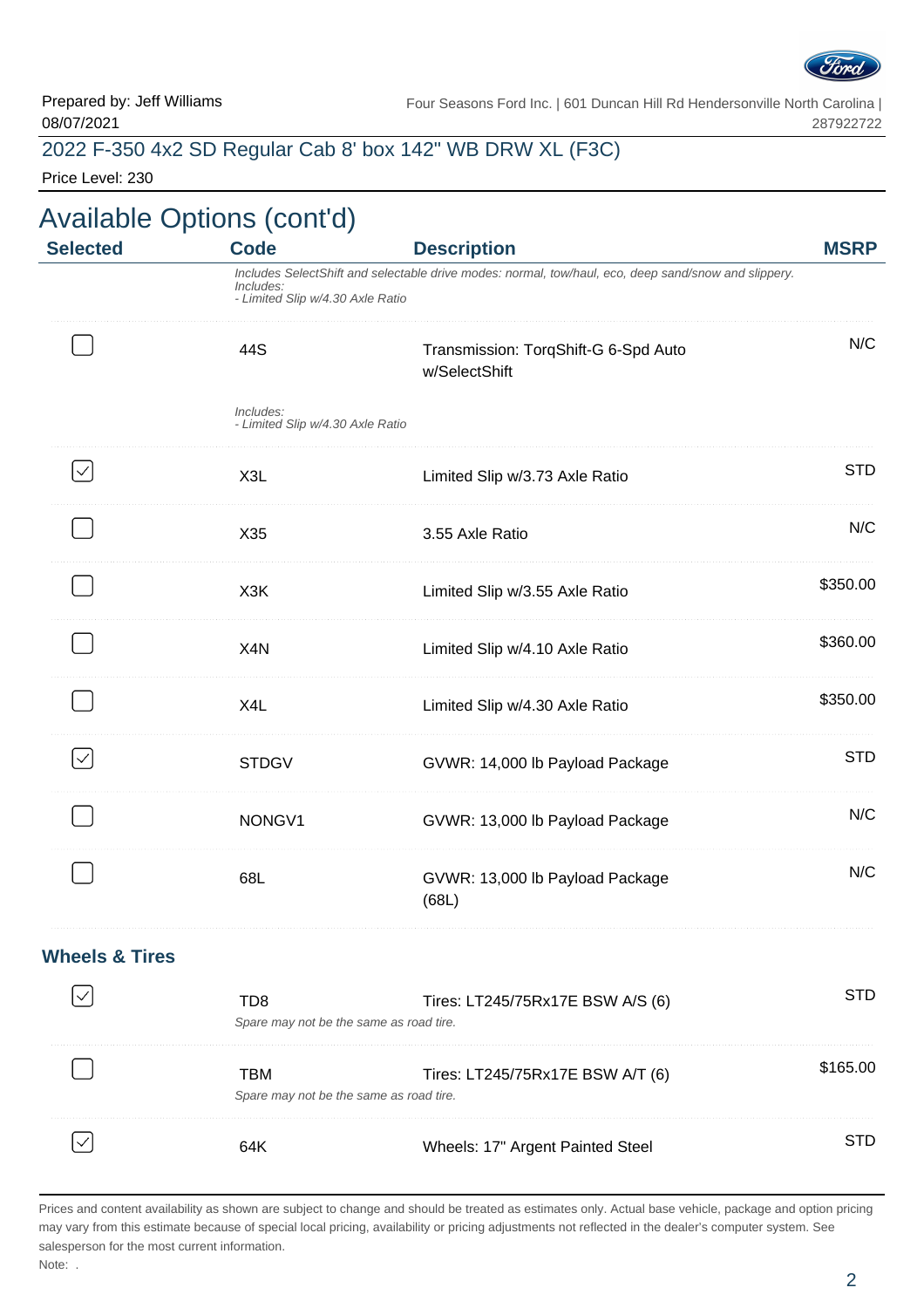

## 2022 F-350 4x2 SD Regular Cab 8' box 142" WB DRW XL (F3C)

Price Level: 230

|                 | <b>Available Options (cont'd)</b> |                                                                                    |             |
|-----------------|-----------------------------------|------------------------------------------------------------------------------------|-------------|
| <b>Selected</b> | Code                              | <b>Description</b>                                                                 | <b>MSRP</b> |
|                 |                                   | Hub covers/center ornaments not included.                                          |             |
|                 | 64J                               | Wheels: 17" Forged Polished Aluminum                                               | \$600.00    |
|                 |                                   | Includes bright hub covers/center ornaments (4 aluminum outer and 2 steel inner).  |             |
|                 | 945                               | <b>Stainless Steel Wheel Covers (Pre-</b>                                          | \$380.00    |
|                 |                                   | (Installed                                                                         |             |
|                 | Front and rear.                   |                                                                                    |             |
|                 | 512                               | Spare Tire, Wheel, Carrier & Jack                                                  | \$295.00    |
|                 | ordered.                          | Spare tire is standard equipment; becomes optional when (66D) Pickup Box Delete is |             |

#### **Seats & Seat Trim**

|  | HD Vinyl 40/20/40 Split Bench Seat                                           |  |
|--|------------------------------------------------------------------------------|--|
|  | Includes center armrest, cupholder, storage and driver's side manual lumbar. |  |
|  | Cloth 40/20/40 Split Bench Seat                                              |  |
|  | Includes center armrest, cupholder, storage and driver's side manual lumbar. |  |
|  |                                                                              |  |

#### **Other Options**

| 2WB                                                                                                                                                                                                                   | 142" Wheelbase                                                                                              | $\Box$     |
|-----------------------------------------------------------------------------------------------------------------------------------------------------------------------------------------------------------------------|-------------------------------------------------------------------------------------------------------------|------------|
| 96V                                                                                                                                                                                                                   | XL Value Package                                                                                            | \$395.00   |
| Includes:<br>- Chrome Front Bumper<br>- Chrome Rear Step Bumper<br>- Steering Wheel-Mounted Cruise Control                                                                                                            |                                                                                                             |            |
| 17S<br>Includes STX fender vent badge.<br>Includes:<br>- Bright Hub Covers<br>- Chrome Front Bumper<br>- Chrome Rear Step Bumper<br>- Steering Wheel-Mounted Cruise Control<br>- Wheels: 17" Forged Polished Aluminum | STX Appearance Package<br>Includes bright hub covers/center ornaments (4 aluminum outer and 2 steel inner). | \$1,825.00 |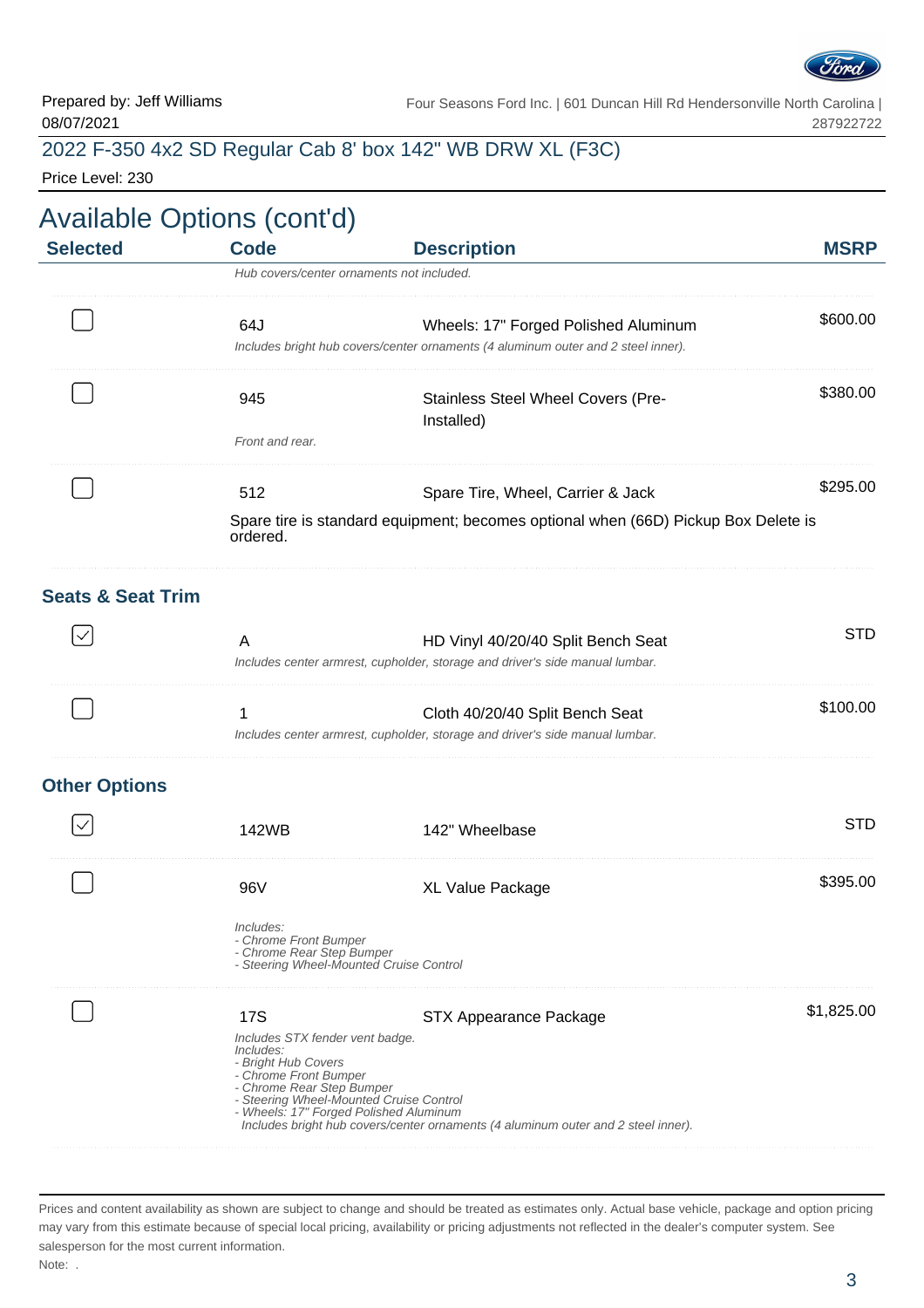

### 2022 F-350 4x2 SD Regular Cab 8' box 142" WB DRW XL (F3C)

Price Level: 230

| <b>MSRP</b>  |                                                                                                                                                                                                                                                                                                                                                                                                                                                                                                                                                                                                                                                          | <b>Code</b>                                                                                      | <b>Available Options (cont'd)</b><br><b>Selected</b> |
|--------------|----------------------------------------------------------------------------------------------------------------------------------------------------------------------------------------------------------------------------------------------------------------------------------------------------------------------------------------------------------------------------------------------------------------------------------------------------------------------------------------------------------------------------------------------------------------------------------------------------------------------------------------------------------|--------------------------------------------------------------------------------------------------|------------------------------------------------------|
|              | <b>Description</b>                                                                                                                                                                                                                                                                                                                                                                                                                                                                                                                                                                                                                                       |                                                                                                  |                                                      |
| \$915.00     | <b>Power Equipment Group</b>                                                                                                                                                                                                                                                                                                                                                                                                                                                                                                                                                                                                                             | 90L                                                                                              |                                                      |
|              | Deletes passenger-side lock cylinder. Includes upgraded door trim panel.                                                                                                                                                                                                                                                                                                                                                                                                                                                                                                                                                                                 | Includes:                                                                                        |                                                      |
|              | - Trailer Tow Mirrors w/Power Heated Glass<br>Includes manual folding, manually telescoping, heated convex spotter mirror and integrated clearance lamps/turn                                                                                                                                                                                                                                                                                                                                                                                                                                                                                            | - Accessory Delay<br>signals.                                                                    |                                                      |
|              | Includes SecuriLock Passive Anti-Theft System (PATS) and inclination/intrusion sensors.<br>Includes 1-touch up/down driver/passenger window.                                                                                                                                                                                                                                                                                                                                                                                                                                                                                                             | - Advanced Security Pack<br>- Power Locks<br>- Power Tailgate Lock<br>- Power Front Seat Windows |                                                      |
|              |                                                                                                                                                                                                                                                                                                                                                                                                                                                                                                                                                                                                                                                          | - Remote Keyless Entry                                                                           |                                                      |
| \$160.00     |                                                                                                                                                                                                                                                                                                                                                                                                                                                                                                                                                                                                                                                          |                                                                                                  |                                                      |
|              | Camper Package                                                                                                                                                                                                                                                                                                                                                                                                                                                                                                                                                                                                                                           | 471                                                                                              |                                                      |
|              | Includes extra heavy service front springs (2 up upgrade above the spring computer selected as a consequence of<br>options chosen. Not included if maximum springs have been computer selected as standard equipment) and slide-in<br>camper certification. NOTE 1: Salesperson's Source Book or Ford RV Trailer Towing Guide should be consulted for<br>specific trailer towing or camper limits and corresponding required equipment, axle ratios and model availability.<br>NOTE 2: May result in deterioration of ride quality when vehicle is not equipped with camper.                                                                             |                                                                                                  |                                                      |
| \$295.00     | Gas Heavy-Duty Payload Package                                                                                                                                                                                                                                                                                                                                                                                                                                                                                                                                                                                                                           | 96G                                                                                              |                                                      |
|              | Package increases payload by reducing base curb weight.                                                                                                                                                                                                                                                                                                                                                                                                                                                                                                                                                                                                  | Includes:                                                                                        |                                                      |
|              | - Transmission: TorqShift-G 6-Spd Auto w/SelectShift<br>- Wheels: 17" Forged Polished Aluminum                                                                                                                                                                                                                                                                                                                                                                                                                                                                                                                                                           | - Limited Slip w/4.30 Axle Ratio<br>- 40/Mini-Console/40                                         |                                                      |
|              | Includes bright hub covers/center ornaments (4 aluminum outer and 2 steel inner).                                                                                                                                                                                                                                                                                                                                                                                                                                                                                                                                                                        |                                                                                                  |                                                      |
| \$495.00     |                                                                                                                                                                                                                                                                                                                                                                                                                                                                                                                                                                                                                                                          |                                                                                                  |                                                      |
|              | Diesel Heavy-Duty Payload Package                                                                                                                                                                                                                                                                                                                                                                                                                                                                                                                                                                                                                        | 96H                                                                                              |                                                      |
|              | Package increases payload by reducing base curb weight.<br>- Wheels: 17" Forged Polished Aluminum                                                                                                                                                                                                                                                                                                                                                                                                                                                                                                                                                        | Includes:<br>- 40/Mini-Console/40                                                                |                                                      |
|              | Includes bright hub covers/center ornaments (4 aluminum outer and 2 steel inner).                                                                                                                                                                                                                                                                                                                                                                                                                                                                                                                                                                        |                                                                                                  |                                                      |
| \$125.00     | <b>Heavy-Service Front Suspension</b>                                                                                                                                                                                                                                                                                                                                                                                                                                                                                                                                                                                                                    | 67 H                                                                                             |                                                      |
|              | Package                                                                                                                                                                                                                                                                                                                                                                                                                                                                                                                                                                                                                                                  |                                                                                                  |                                                      |
|              | Includes heavy-service front springs (1 up upgrade above the spring computer selected as a consequence of options<br>chosen. Not included if maximum springs have been computer selected as standard equipment). Recommended only<br>on vehicles which will permanently utilize aftermarket equipment such as heavy-duty winches, brush guards or other<br>apparatus which loads the front axle to the specified Gross Axle Weight Rating (GAWR). NOTE 1: Vehicle ride height<br>will increase with the addition of this package. NOTE 2: May result in deterioration of ride quality when vehicle is not<br>equipped with front end utility attachment. |                                                                                                  |                                                      |
|              |                                                                                                                                                                                                                                                                                                                                                                                                                                                                                                                                                                                                                                                          |                                                                                                  |                                                      |
| $-$ \$625.00 | Pickup Box Delete                                                                                                                                                                                                                                                                                                                                                                                                                                                                                                                                                                                                                                        | 66D                                                                                              |                                                      |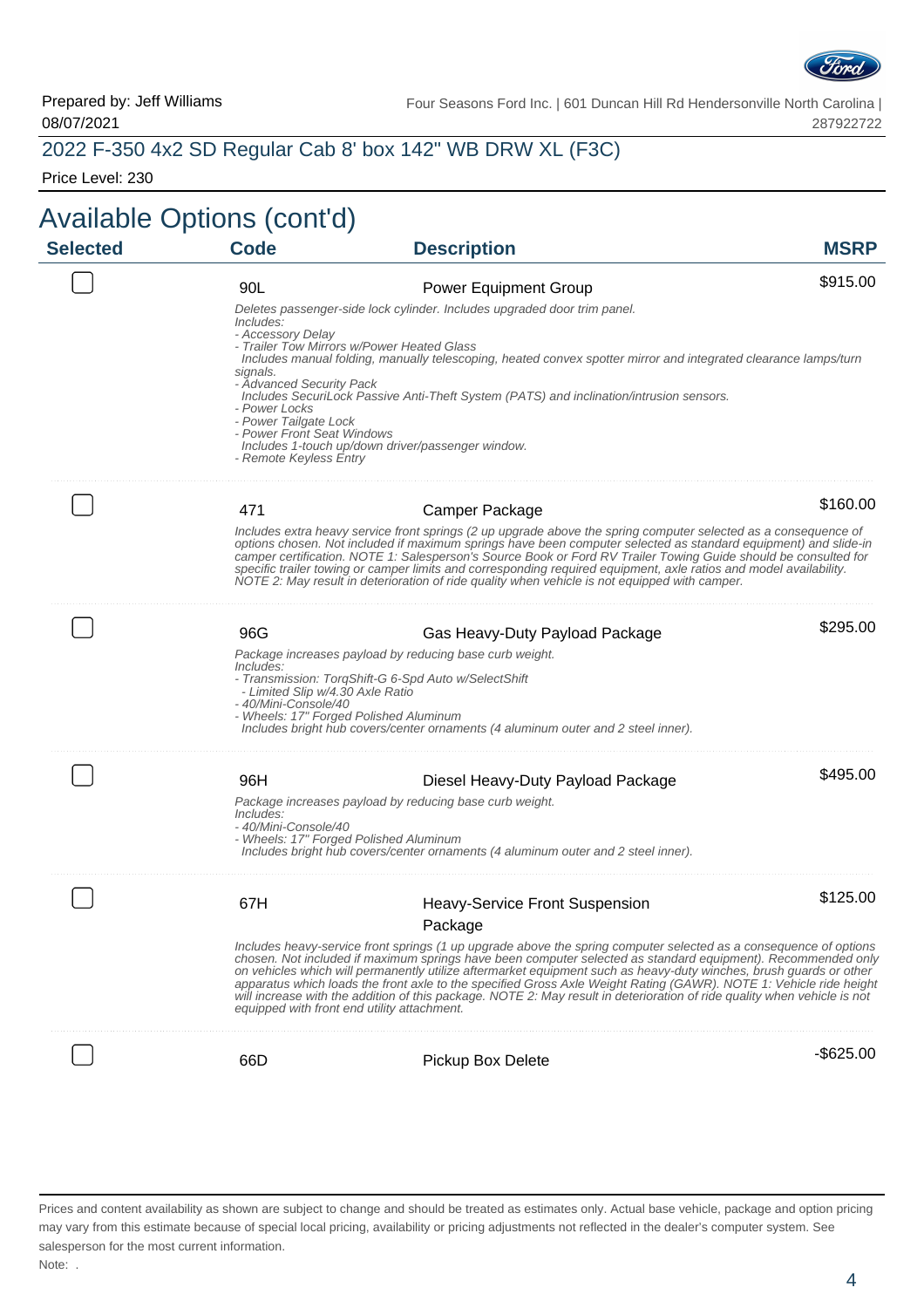

#### 2022 F-350 4x2 SD Regular Cab 8' box 142" WB DRW XL (F3C)

Price Level: 230

## Available Options (cont'd)

| <b>Selected</b> | <b>Code</b>                       | <b>Description</b>                                                                                                                                                                                                                                                                                                                                                                                                                                                                                                                                                                                                                                                                                                                                                                                                                                                                                                                                                                                                                                                                                                                                                                         | <b>MSRP</b> |
|-----------------|-----------------------------------|--------------------------------------------------------------------------------------------------------------------------------------------------------------------------------------------------------------------------------------------------------------------------------------------------------------------------------------------------------------------------------------------------------------------------------------------------------------------------------------------------------------------------------------------------------------------------------------------------------------------------------------------------------------------------------------------------------------------------------------------------------------------------------------------------------------------------------------------------------------------------------------------------------------------------------------------------------------------------------------------------------------------------------------------------------------------------------------------------------------------------------------------------------------------------------------------|-------------|
|                 | Includes:<br>- Rear Bumper Delete | Deletes tie-down hooks, tailgate, rearview camera, 7/4 pin connector and center high-mounted stop lamp (CHMSL)<br>(only on vehicles over 10,000 lbs. GVWR). Incomplete vehicle package - requires further manufacture and<br>certification by a final stage manufacturer. In addition, Ford urges manufacturers to follow the recommendations of the<br>Ford Incomplete Vehicle Manual and the Ford Truck Body Builder's Layout Book (and applicable supplements).<br>- Spare Wheel, Tire, Carrier & Jack Delete                                                                                                                                                                                                                                                                                                                                                                                                                                                                                                                                                                                                                                                                           |             |
|                 | 98F                               | <b>CNG/Propane Gaseous Engine Prep</b>                                                                                                                                                                                                                                                                                                                                                                                                                                                                                                                                                                                                                                                                                                                                                                                                                                                                                                                                                                                                                                                                                                                                                     | \$315.00    |
|                 |                                   | Package                                                                                                                                                                                                                                                                                                                                                                                                                                                                                                                                                                                                                                                                                                                                                                                                                                                                                                                                                                                                                                                                                                                                                                                    |             |
|                 |                                   | Includes hardened engine intake valves, valve seats and bi-fuel manifold. Note: This package does not include<br>CNG/propane fuel tanks, lines, etc. Vehicle will be equipped with the standard factory gasoline fuel system. Additional<br>equipment combined with certified calibration reflash is required, from an external upfitter, to convert the vehicle to a<br>CNG/propane fueled vehicle. See Alternative Fuel Buyers Guide: www.ford.com/altfuelbuyersguide. Ford Motor<br>Company does not provide an exhaust or evaporative emissions certificate with this option when converted to use<br>CNG or propane fuel. Ford does not represent that a vehicle converted to use CNG or propane will comply with all<br>applicable U.S. or Canadian safety standards. It is the responsibility of the final stage manufacturer (body-builder,<br>installer, alterer or subsequent stage manufacturer) to determine that any vehicle converted to use CNG or propane<br>complies with U.S. Federal, California or Canadian exhaust and evaporative emission requirements, Federal fuel<br>economy standards, U.S. and Canadian safety standards, labeling and any other requirements. |             |
|                 | 41H                               | <b>Engine Block Heater</b>                                                                                                                                                                                                                                                                                                                                                                                                                                                                                                                                                                                                                                                                                                                                                                                                                                                                                                                                                                                                                                                                                                                                                                 | \$100.00    |
|                 | 86A                               | Engine Idle Shut Down - 5 Minutes                                                                                                                                                                                                                                                                                                                                                                                                                                                                                                                                                                                                                                                                                                                                                                                                                                                                                                                                                                                                                                                                                                                                                          | \$250.00    |
|                 |                                   | After a predetermined period, the engine PCM automatically shuts down the engine and triggers the accessory<br>module to shutdown power to the accessories to minimize battery drain.                                                                                                                                                                                                                                                                                                                                                                                                                                                                                                                                                                                                                                                                                                                                                                                                                                                                                                                                                                                                      |             |
|                 | 86B                               | Engine Idle Shut Down - 10 Minutes                                                                                                                                                                                                                                                                                                                                                                                                                                                                                                                                                                                                                                                                                                                                                                                                                                                                                                                                                                                                                                                                                                                                                         | \$250.00    |
|                 |                                   | After a predetermined period, the engine PCM automatically shuts down the engine and triggers the accessory<br>module to shutdown power to the accessories to minimize battery drain.                                                                                                                                                                                                                                                                                                                                                                                                                                                                                                                                                                                                                                                                                                                                                                                                                                                                                                                                                                                                      |             |
|                 | 86C                               | Engine Idle Shut Down - 15 Minutes                                                                                                                                                                                                                                                                                                                                                                                                                                                                                                                                                                                                                                                                                                                                                                                                                                                                                                                                                                                                                                                                                                                                                         | \$250.00    |
|                 |                                   | After a predetermined period, the engine PCM automatically shuts down the engine and triggers the accessory<br>module to shutdown power to the accessories to minimize battery drain.                                                                                                                                                                                                                                                                                                                                                                                                                                                                                                                                                                                                                                                                                                                                                                                                                                                                                                                                                                                                      |             |
|                 | 86D                               | Engine Idle Shut Down - 20 Minutes                                                                                                                                                                                                                                                                                                                                                                                                                                                                                                                                                                                                                                                                                                                                                                                                                                                                                                                                                                                                                                                                                                                                                         | \$250.00    |
|                 |                                   | After a predetermined period, the engine PCM automatically shuts down the engine and triggers the accessory<br>module to shutdown power to the accessories to minimize battery drain.                                                                                                                                                                                                                                                                                                                                                                                                                                                                                                                                                                                                                                                                                                                                                                                                                                                                                                                                                                                                      |             |
|                 | 98R                               | <b>Operator Commanded Regeneration</b><br>(OCR)                                                                                                                                                                                                                                                                                                                                                                                                                                                                                                                                                                                                                                                                                                                                                                                                                                                                                                                                                                                                                                                                                                                                            | \$250.00    |
|                 | 86M                               | Dual 78 AH Battery                                                                                                                                                                                                                                                                                                                                                                                                                                                                                                                                                                                                                                                                                                                                                                                                                                                                                                                                                                                                                                                                                                                                                                         | \$210.00    |
|                 | 66B                               | <b>BoxLink</b>                                                                                                                                                                                                                                                                                                                                                                                                                                                                                                                                                                                                                                                                                                                                                                                                                                                                                                                                                                                                                                                                                                                                                                             | \$75.00     |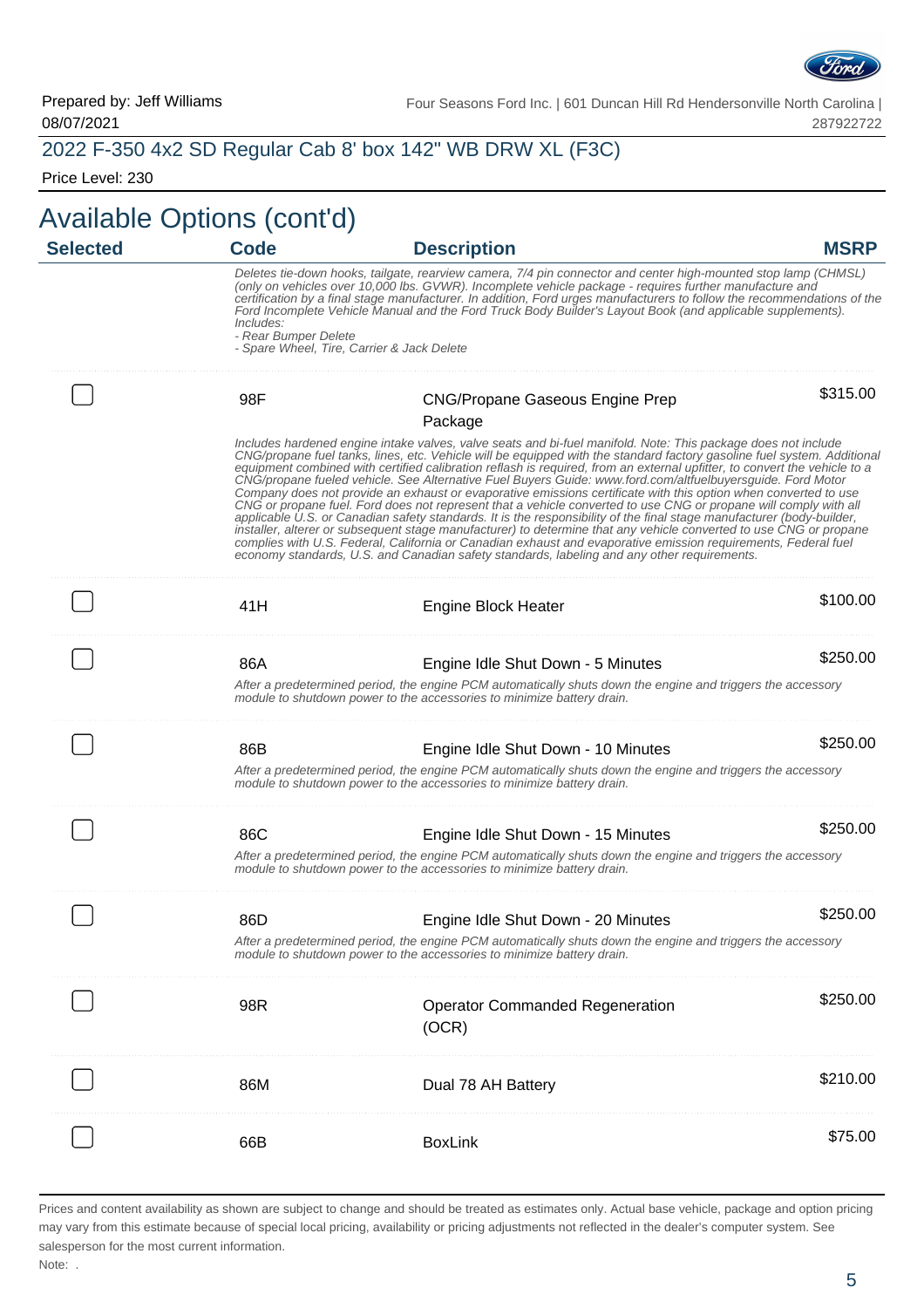

### 2022 F-350 4x2 SD Regular Cab 8' box 142" WB DRW XL (F3C)

Price Level: 230

| <b>Selected</b> | <b>Available Options (cont'd)</b><br><b>Code</b> | <b>Description</b>                                                                                                                                                                                                                                                                                                                                                                                                                                                                                                                                                                                                                                                                                                                                                                                                                                                                                                                                                                                                                                                                                                                                                                                                                                                                                                                                                                                                                                                                                                                                                                                                                                                                            | <b>MSRP</b> |
|-----------------|--------------------------------------------------|-----------------------------------------------------------------------------------------------------------------------------------------------------------------------------------------------------------------------------------------------------------------------------------------------------------------------------------------------------------------------------------------------------------------------------------------------------------------------------------------------------------------------------------------------------------------------------------------------------------------------------------------------------------------------------------------------------------------------------------------------------------------------------------------------------------------------------------------------------------------------------------------------------------------------------------------------------------------------------------------------------------------------------------------------------------------------------------------------------------------------------------------------------------------------------------------------------------------------------------------------------------------------------------------------------------------------------------------------------------------------------------------------------------------------------------------------------------------------------------------------------------------------------------------------------------------------------------------------------------------------------------------------------------------------------------------------|-------------|
|                 |                                                  |                                                                                                                                                                                                                                                                                                                                                                                                                                                                                                                                                                                                                                                                                                                                                                                                                                                                                                                                                                                                                                                                                                                                                                                                                                                                                                                                                                                                                                                                                                                                                                                                                                                                                               |             |
|                 | 60C                                              | Audible Lane Departure Warning                                                                                                                                                                                                                                                                                                                                                                                                                                                                                                                                                                                                                                                                                                                                                                                                                                                                                                                                                                                                                                                                                                                                                                                                                                                                                                                                                                                                                                                                                                                                                                                                                                                                | \$115.00    |
|                 | 60B                                              | Blind Spot Information System (BLIS)<br>Includes cross-traffic alert and trailer tow (BLIS sensor in taillamp).                                                                                                                                                                                                                                                                                                                                                                                                                                                                                                                                                                                                                                                                                                                                                                                                                                                                                                                                                                                                                                                                                                                                                                                                                                                                                                                                                                                                                                                                                                                                                                               | \$540.00    |
|                 | 94P                                              | <b>Pre-Collision Assist</b><br>Includes Automatic Emergency Braking (AEB), automatic high beam and forward collision warning.                                                                                                                                                                                                                                                                                                                                                                                                                                                                                                                                                                                                                                                                                                                                                                                                                                                                                                                                                                                                                                                                                                                                                                                                                                                                                                                                                                                                                                                                                                                                                                 | Variable    |
|                 | 67E                                              | 240 Amp Alternator                                                                                                                                                                                                                                                                                                                                                                                                                                                                                                                                                                                                                                                                                                                                                                                                                                                                                                                                                                                                                                                                                                                                                                                                                                                                                                                                                                                                                                                                                                                                                                                                                                                                            | \$85.00     |
|                 | 67B                                              | 397 Amp Alternator                                                                                                                                                                                                                                                                                                                                                                                                                                                                                                                                                                                                                                                                                                                                                                                                                                                                                                                                                                                                                                                                                                                                                                                                                                                                                                                                                                                                                                                                                                                                                                                                                                                                            | \$115.00    |
|                 | 66L                                              | <b>LED Box Lighting</b><br>Includes LED Center High-Mounted Stop Lamp (CHMSL).                                                                                                                                                                                                                                                                                                                                                                                                                                                                                                                                                                                                                                                                                                                                                                                                                                                                                                                                                                                                                                                                                                                                                                                                                                                                                                                                                                                                                                                                                                                                                                                                                | \$60.00     |
|                 | 53W<br>box).                                     | 5th Wheel/Gooseneck Hitch Prep<br>Package<br>Includes 5 pickup bed attachment points with plugs, 1 frame under-bed cross member and 1 integrated 7-pin<br>connector on driver's side pickup bed wall. 5th wheel hitch compatibility: the 5th Wheel/Gooseneck Prep Package<br>(53W) is compatible with the factory orderable 5th Wheel Hitch Kits (15K and 15L) and dealer-installed Ford<br>accessories 5th Wheel Hitch Kit by Reese - part #BC3Z-19D520-A (8ft box only). The prep package is also<br>compatible with Reese Signature Series 5th wheel hitch kits updated with a new Leg Service Kit - part #BC3Z-<br>A00A25-A (8ft box only). The 5th Wheel Hitch Kit (15K), 5th Wheel Hitch Kit (15L) and dealer-installed Ford<br>accessories 5th Wheel Hitch Kit by Reese - part #BC32-19D520-A is not released to the short box (6.75ft box).<br>NOTE: the short pickup box provides less clearance between the cab and 5th wheel trailer compared to long box<br>pickups. The receiver centerline of the hitch should be mounted at least 2" forward from the rear-axle of the truck<br>chassis. When selecting a trailer and tow vehicle, it's critical that this combination provide clearance between the cab<br>and tow vehicle for turns up to and including 90 degrees. Failure to follow this recommendation could result in the<br>trailer contacting the cab of the tow vehicle during tight turns. Gooseneck hitch compatibility: the 5th<br>Wheel/Gooseneck Prep Package (53W) is compatible only with the factory orderable Gooseneck Hitch Kit (15J) or<br>dealer-installed Ford customer accessories Gooseneck Hitch by Reese - part #BC3Z-19F503-A (8ft box and 6.75 ft | \$500.00    |
|                 | 18B                                              | <b>Platform Running Boards</b>                                                                                                                                                                                                                                                                                                                                                                                                                                                                                                                                                                                                                                                                                                                                                                                                                                                                                                                                                                                                                                                                                                                                                                                                                                                                                                                                                                                                                                                                                                                                                                                                                                                                | \$320.00    |
|                 | 59H                                              | Center High-Mounted Stop Lamp<br>(CHMSL)<br>CHMSL is deleted from vehicles over 10,000 lbs GVWR with 66D Pickup Box Delete; replaced with a black cover; to<br>add CHMSL with 66D Pickup Box Delete select 59H. CHMSL is standard under all other conditions.                                                                                                                                                                                                                                                                                                                                                                                                                                                                                                                                                                                                                                                                                                                                                                                                                                                                                                                                                                                                                                                                                                                                                                                                                                                                                                                                                                                                                                 | N/C         |
|                 | 153                                              | <b>Front License Plate Bracket</b>                                                                                                                                                                                                                                                                                                                                                                                                                                                                                                                                                                                                                                                                                                                                                                                                                                                                                                                                                                                                                                                                                                                                                                                                                                                                                                                                                                                                                                                                                                                                                                                                                                                            | N/C         |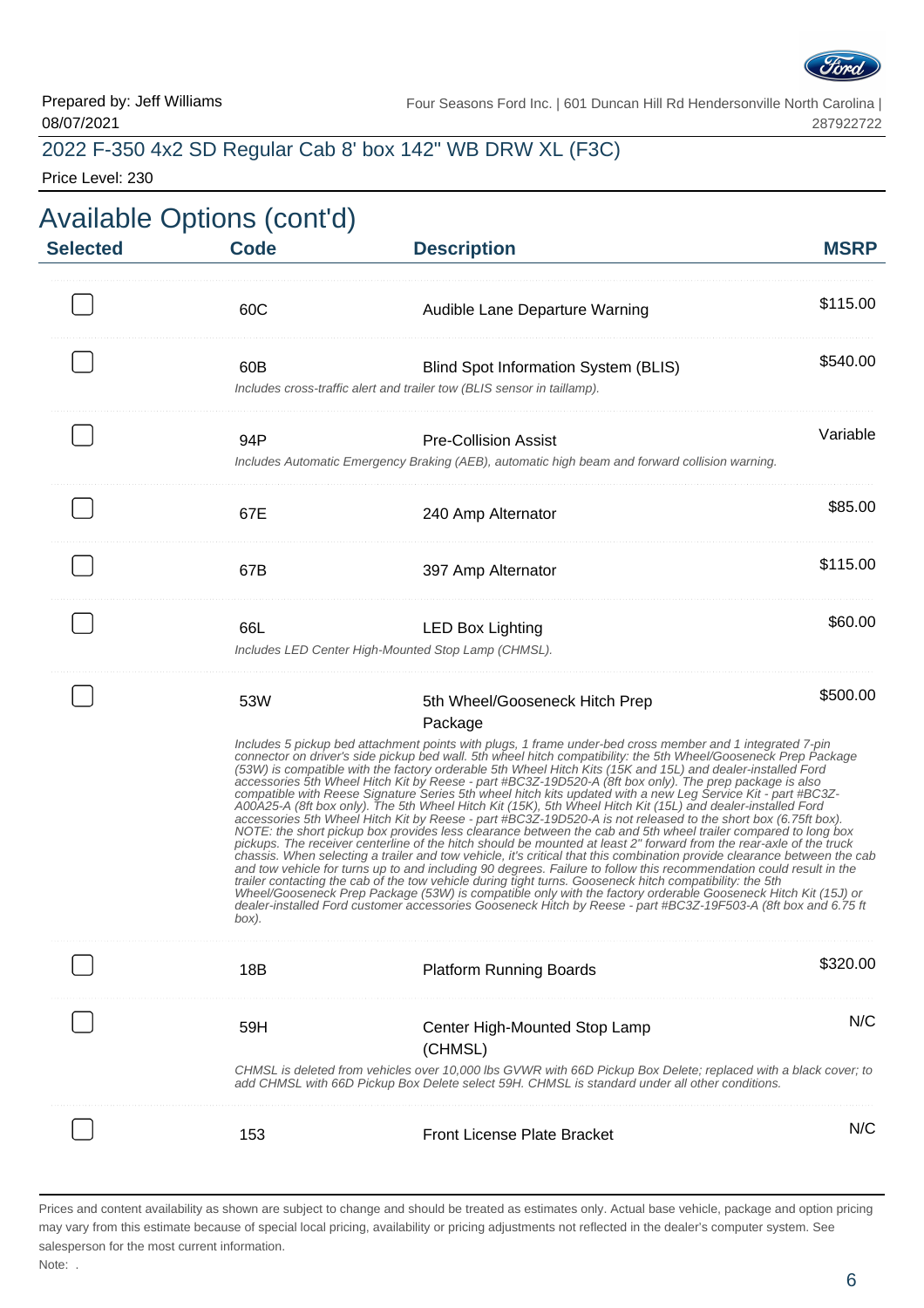

### 2022 F-350 4x2 SD Regular Cab 8' box 142" WB DRW XL (F3C)

Price Level: 230

| <b>MSRP</b> | <b>Description</b>                                                                                                                                                                                                           | <b>Code</b>                                                                                                     | <b>Selected</b> |
|-------------|------------------------------------------------------------------------------------------------------------------------------------------------------------------------------------------------------------------------------|-----------------------------------------------------------------------------------------------------------------|-----------------|
|             | Standard in states requiring 2 license plates and optional to all others.                                                                                                                                                    |                                                                                                                 |                 |
| \$415.00    | Rear View Camera & Prep Kit                                                                                                                                                                                                  | 872                                                                                                             |                 |
|             | Pre-installed content includes cab wiring, frame wiring to the rear most cross member and video display with 4"<br>display. Upfitters kit includes camera with mounting bracket, 14' jumper wire and camera mounting, aiming | instructions and electrochromic mirror.                                                                         |                 |
| \$200.00    | <b>Rear CHMSL Camera</b>                                                                                                                                                                                                     | 873                                                                                                             |                 |
|             | Display in center stack screen. Includes LED Center High-Mounted Stop Lamp (CHMSL) with cargo light and rear                                                                                                                 | video camera.                                                                                                   |                 |
| \$1,655.00  | Pro Trailer Backup Assist                                                                                                                                                                                                    | 53R                                                                                                             |                 |
|             | Includes rear view camera, 360 degree camera system, rear CHMSL camera, trailer reverse guidance and LED                                                                                                                     | Includes:<br>- Lane Departure Warning<br>- Ultimate Trailer Tow Camera System<br>center high-mounted stop lamp. |                 |
| \$375.00    | Tailgate Step & Handle                                                                                                                                                                                                       | 85G                                                                                                             |                 |
| \$595.00    | Tough Bed Spray-In Bedliner<br>Includes tailgate-guard, black box bed tie-down hooks and black bed attachment bolts.                                                                                                         | 85S                                                                                                             |                 |
| <b>STD</b>  | Monotone Paint Application                                                                                                                                                                                                   | <b>PAINT</b>                                                                                                    |                 |
| \$60.00     | Fixed Rear-Window w/Defrost                                                                                                                                                                                                  | 43B                                                                                                             |                 |
| \$30.00     | <b>Privacy Glass</b>                                                                                                                                                                                                         | 924                                                                                                             |                 |
| \$175.00    | 110V/400W Outlet                                                                                                                                                                                                             | 43C<br>Includes 1 in-dash mounted outlet.                                                                       |                 |
| \$60.00     | Color-Coordinated Full Carpet w/Floor<br>Mats                                                                                                                                                                                | 16F                                                                                                             |                 |
| \$250.00    | Rapid-Heat Supplemental Cab Heater                                                                                                                                                                                           | 41A                                                                                                             |                 |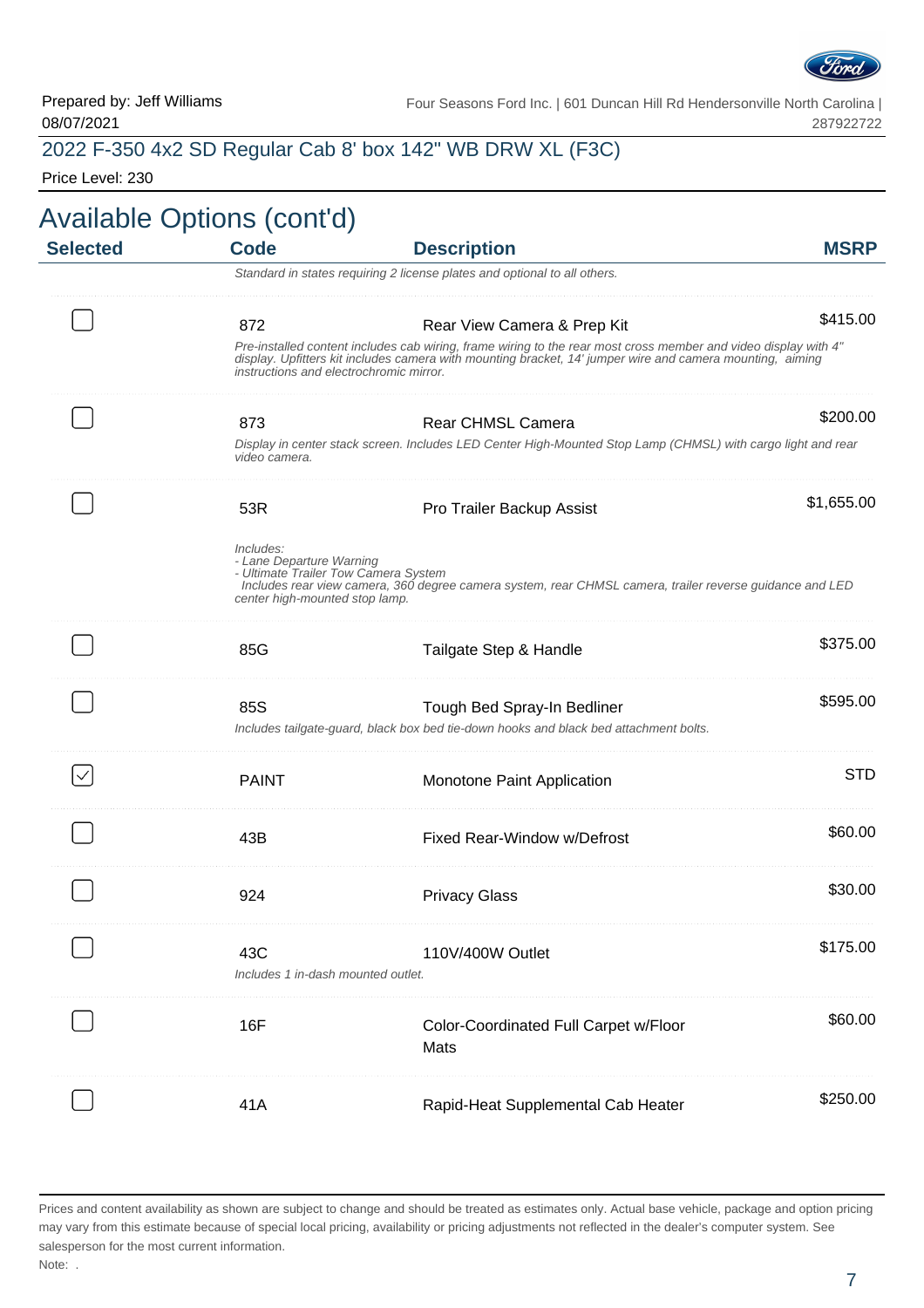

### 2022 F-350 4x2 SD Regular Cab 8' box 142" WB DRW XL (F3C)

Price Level: 230

| <b>Selected</b> | Available Options (cont'd)<br><b>Code</b>               | <b>Description</b>                                                                                                                                                                                                                                                                                                                                                                                                                                                                                                                                                                                                                                                                                                                          | <b>MSRP</b> |
|-----------------|---------------------------------------------------------|---------------------------------------------------------------------------------------------------------------------------------------------------------------------------------------------------------------------------------------------------------------------------------------------------------------------------------------------------------------------------------------------------------------------------------------------------------------------------------------------------------------------------------------------------------------------------------------------------------------------------------------------------------------------------------------------------------------------------------------------|-------------|
|                 | Includes:<br>- 397 Amp Alternator                       |                                                                                                                                                                                                                                                                                                                                                                                                                                                                                                                                                                                                                                                                                                                                             |             |
|                 | 76S                                                     | <b>Remote Start System</b>                                                                                                                                                                                                                                                                                                                                                                                                                                                                                                                                                                                                                                                                                                                  | \$250.00    |
|                 | 66S<br>Located in overhead console.                     | Upfitter Switches (6)                                                                                                                                                                                                                                                                                                                                                                                                                                                                                                                                                                                                                                                                                                                       | \$165.00    |
|                 | 587<br>Includes 4 speakers.<br>Includes:<br>USB-C port. | Radio: AM/FM Stereo w/MP3 Player<br>- SYNC Communications & Entertainment System<br>Includes enhanced voice recognition with 911 Assist, 4.2" LCD center stack screen, AppLink and 1 smart-charging                                                                                                                                                                                                                                                                                                                                                                                                                                                                                                                                         | <b>STD</b>  |
|                 | 913                                                     | SYNC 3 Communications &<br><b>Entertainment System</b><br>Includes enhanced voice recognition, 8" LCD capacitive touch screen in center stack with swipe capability, pinch-to-<br>zoom capability included with available voice-activated touchscreen navigation system, 4.2" productivity screen in IP<br>cluster, AppLink, 911 Assist, Apple CarPlay and Android Auto capability and 2 smart charging USB-C ports.                                                                                                                                                                                                                                                                                                                        | \$450.00    |
|                 | 39S<br>trademarks of Sirius XM Radio Inc.               | Sirius XM Radio<br>Includes a 3-month prepaid subscription and 1 I/P mounted center speaker. Service is not available in Alaska and<br>Hawaii. SiriusXM audio and data services each require a subscription sold separately, or as a package, by SiriusXM<br>Radio Inc. If you decide to continue service after your trial, the subscription plan you choose will automatically renew<br>thereafter and you will be charged according to your chosen payment method at then-current rates. Fees and taxes<br>apply. To cancel you must call SiriusXM at 1-866-635-2349. See SiriusXM Customer Agreement for complete terms<br>at www.siriusxm.com. All fees and programming subject to change. SiriusXM and all related marks and logos are | \$185.00    |
|                 | 62X<br>Defender Series by Weather Guard.                | Aluminum Crossbed Toolbox (Pre-<br>Installed)                                                                                                                                                                                                                                                                                                                                                                                                                                                                                                                                                                                                                                                                                               | \$575.00    |
|                 | 62Y<br>Model #127-0-02 by Weather Guard.                | Premium Aluminum Crossbed Toolbox<br>(Pre-Installed)                                                                                                                                                                                                                                                                                                                                                                                                                                                                                                                                                                                                                                                                                        | \$790.00    |
|                 | 52R<br>Requires second unit body.                       | Stowable Loading Ramps (Pre-<br>Installed)                                                                                                                                                                                                                                                                                                                                                                                                                                                                                                                                                                                                                                                                                                  | \$695.00    |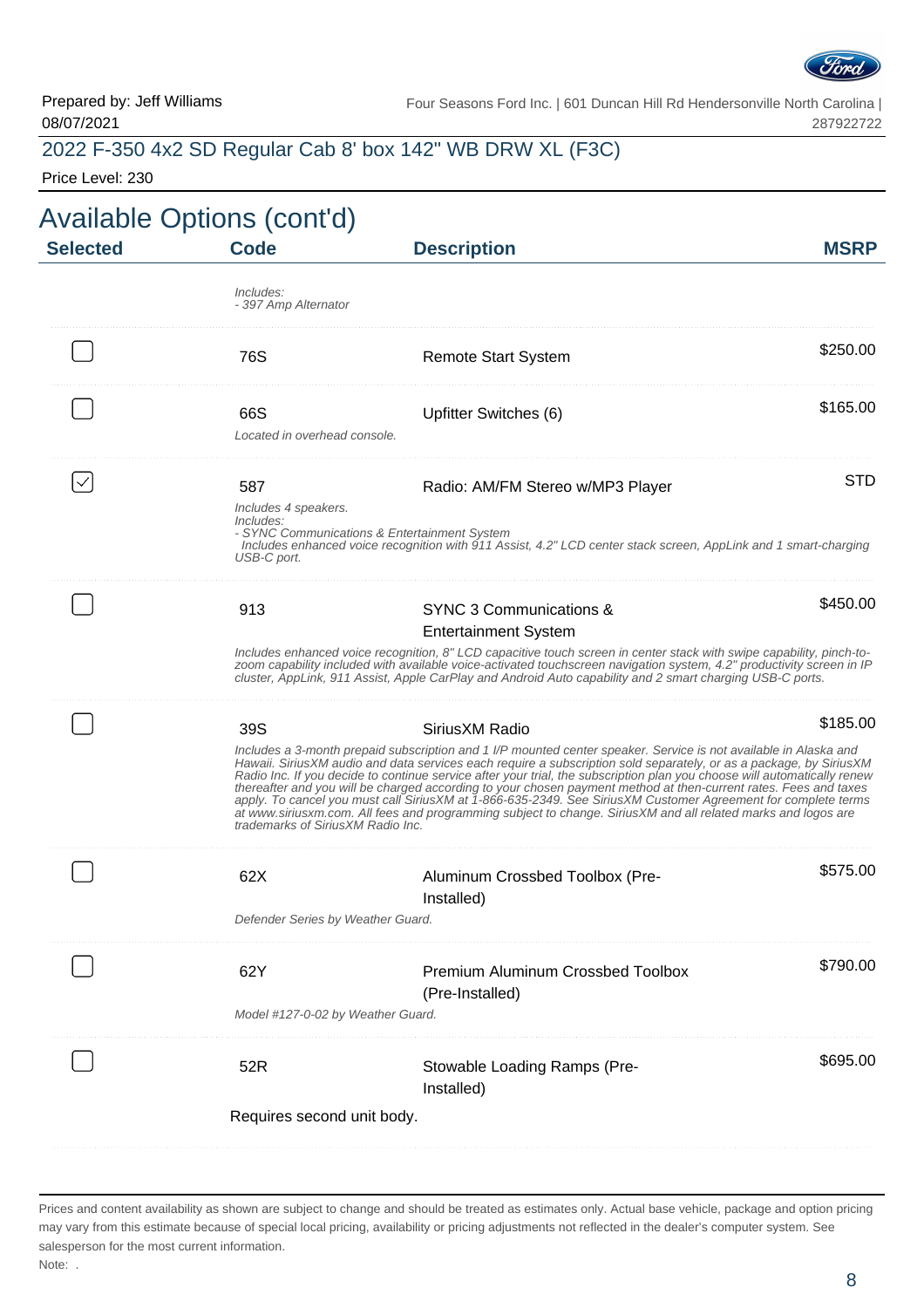

#### 2022 F-350 4x2 SD Regular Cab 8' box 142" WB DRW XL (F3C)

Price Level: 230

# Available Options (cont'd)

| <b>Selected</b> | <b>Code</b>           | <b>Description</b>                                       | <b>MSRP</b> |
|-----------------|-----------------------|----------------------------------------------------------|-------------|
|                 | 91S                   | Amber 360 Degree LED Warn Strobes<br>(Pre-Installed)     | \$675.00    |
|                 | Includes dual beacon. |                                                          |             |
|                 | 91G                   | Amber-Wht 360 Deg LED Warn<br>Strobes (Pre-Installed)    | \$725.00    |
|                 | Includes dual beacon. |                                                          |             |
|                 | 87H                   | <b>Black Molded Hood Deflector (Pre-</b><br>Installed)   | \$130.00    |
|                 | 85L                   | Drop-In Bedliner (Pre-Installed)                         | \$350.00    |
|                 | 21D                   | Soft Folding Tonneau Pickup Box<br>Cover (Pre-Installed) | \$525.00    |
|                 | 21E                   | Hard Folding Tonneau Pickup Box<br>Cover (Pre-Installed) | \$995.00    |
|                 | 21J                   | Retractable Tonneau Pickup Box Cover<br>(Pre-Installed)  | \$1,695.00  |
|                 | 61L                   | Front Wheel Well Liners (Pre-Installed)                  | \$180.00    |
|                 | 87B                   | <b>Bed Step</b>                                          | \$325.00    |
|                 | 85M                   | Bed Mat (Pre-Installed)                                  | \$150.00    |
|                 | 61S                   | Front Splash Guards/Mud Flaps (Pre-<br>Installed)        | \$130.00    |
|                 | 62S                   | Rear Splash Guards/Mud Flaps (Pre-<br>Installed)         | N/C         |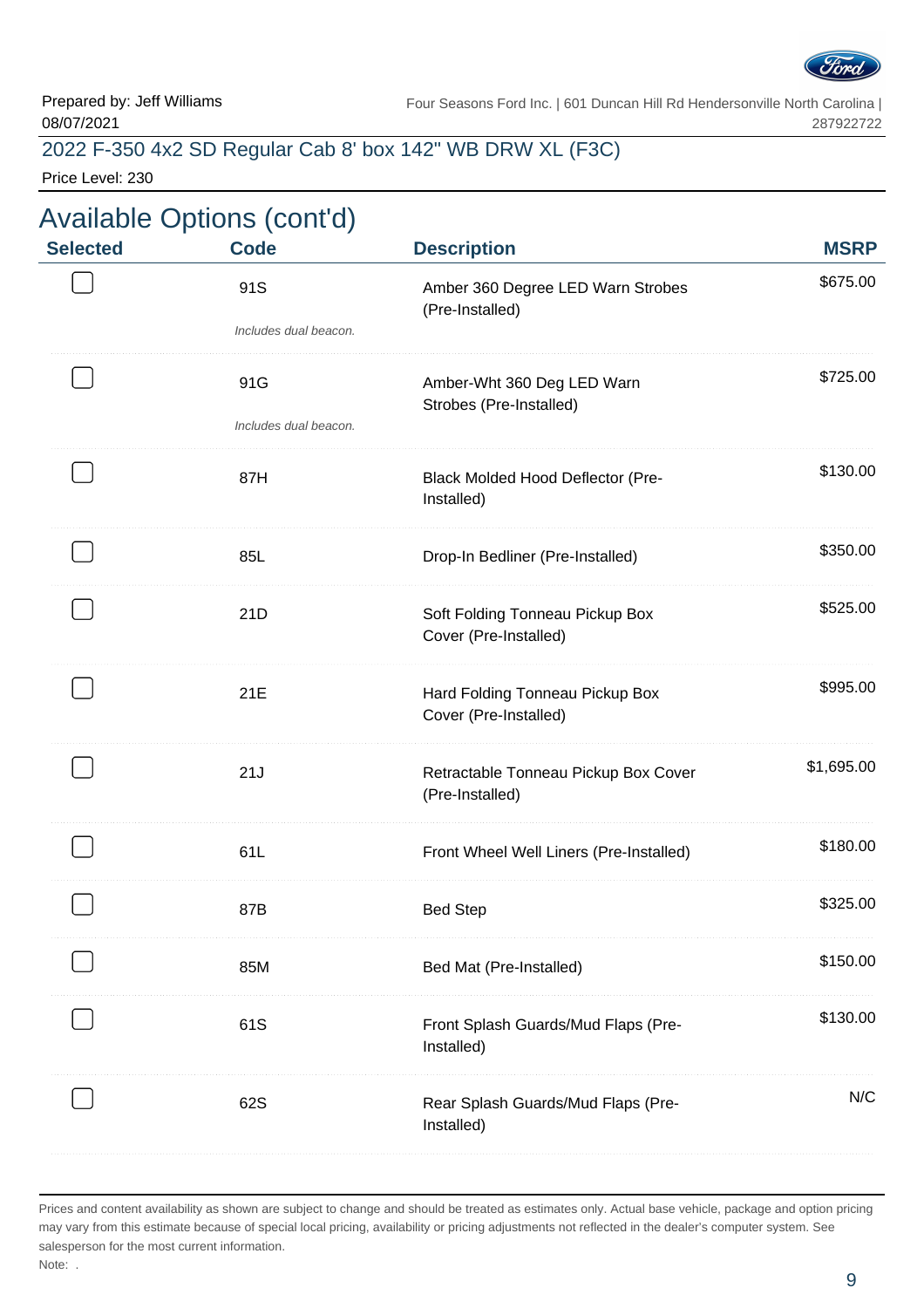

#### 2022 F-350 4x2 SD Regular Cab 8' box 142" WB DRW XL (F3C)

Price Level: 230

### Available Options (cont'd) **Selected Code Description MSRP** 76C Exterior Backup Alarm (Pre-Installed) \$140.00 . . . . . . . . . . . . . . 15J Gooseneck Hitch Kit (Pre-Installed) \$250.00 . . . . . . . . . . . . . . . . . . \$1,495.00 15K 32.5K 5th Wheel Hitch Kit (Pre-Installed) 79V COV Required **N/A** C09 Priced DORA N/C **Fleet Options** 17F State State State State State State State State State State State State State State State State State State Requires valid FIN code. Includes: - Chrome Front Bumper - Chrome Rear Step Bumper \$235.00 525 Steering Wheel-Mounted Cruise Control (LPO) Requires valid FIN code. 942 **Daytime Running Lamps (DRL) (LPO)** \$45.00 Requires valid FIN code.

The non-controllable 942 Daytime Running Lamps (DRL) replace the standard Daytime Running Lamps (DRL) on/off cluster controllable.

| 51X                      | Spare Wheel & Tire Delete (LPO)                       | \$85.00 |
|--------------------------|-------------------------------------------------------|---------|
| Requires valid FIN code. | Also deletes jack and frame-mounted carrier.          |         |
|                          |                                                       | 80.00.  |
| 926                      | Speed Limitation - 65-MPH Governed<br>Top Speed (LPO) |         |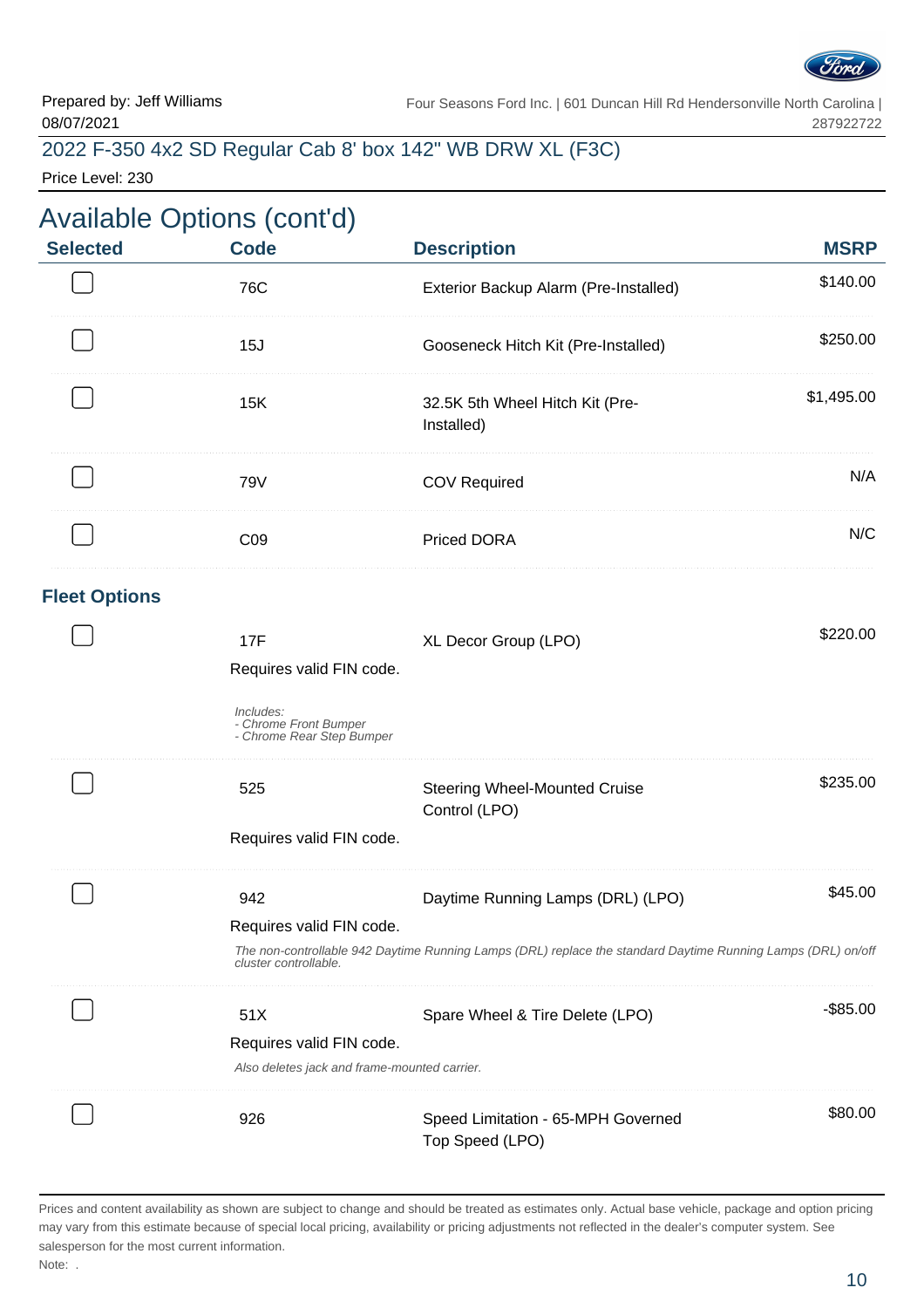

### 2022 F-350 4x2 SD Regular Cab 8' box 142" WB DRW XL (F3C)

Price Level: 230

| <b>Selected</b> | <b>Available Options (cont'd)</b> |                                                           | <b>MSRP</b> |  |
|-----------------|-----------------------------------|-----------------------------------------------------------|-------------|--|
|                 | Requires valid FIN code.          | <b>Code</b><br><b>Description</b>                         |             |  |
|                 | 927                               | Speed Limitation - 75-MPH Governed<br>Top Speed (LPO)     | \$80.00     |  |
|                 | Requires valid FIN code.          |                                                           |             |  |
|                 | 18A<br>Requires valid FIN code.   | Upfitter Interface Module (LPO)                           | \$295.00    |  |
|                 | D9E                               | <b>Built: Kentucky Truck Plant</b>                        | N/C         |  |
|                 | 311                               | Ship Thru: Dejana                                         | \$0.00      |  |
|                 | 31S                               | Ship-Thru: Reading Equipment &<br><b>Distribution LLC</b> | N/C         |  |
|                 | 31A                               | Ship-Thru: Altec                                          | N/C         |  |
|                 | 31V                               | Ship-Thru: Knapheide Truck Equipment                      | \$0.00      |  |
|                 | 31C                               | Ship-Thru: Zoresco Equipment                              | \$0.00      |  |
|                 | 31 E                              | Ship-Thru: L&Z Co.                                        | \$0.00      |  |
|                 | 31L                               | Ship-Thru: Auto Truck                                     | N/C         |  |
|                 | 31M                               | Ship-Thru: Manning Truck Equipment                        | N/C         |  |
|                 | 31N                               | Ship-Thru: Monroe Truck Equipment                         | N/C         |  |
|                 | 31G                               | Ship-Thru: NBC Truck Equipment                            | \$0.00      |  |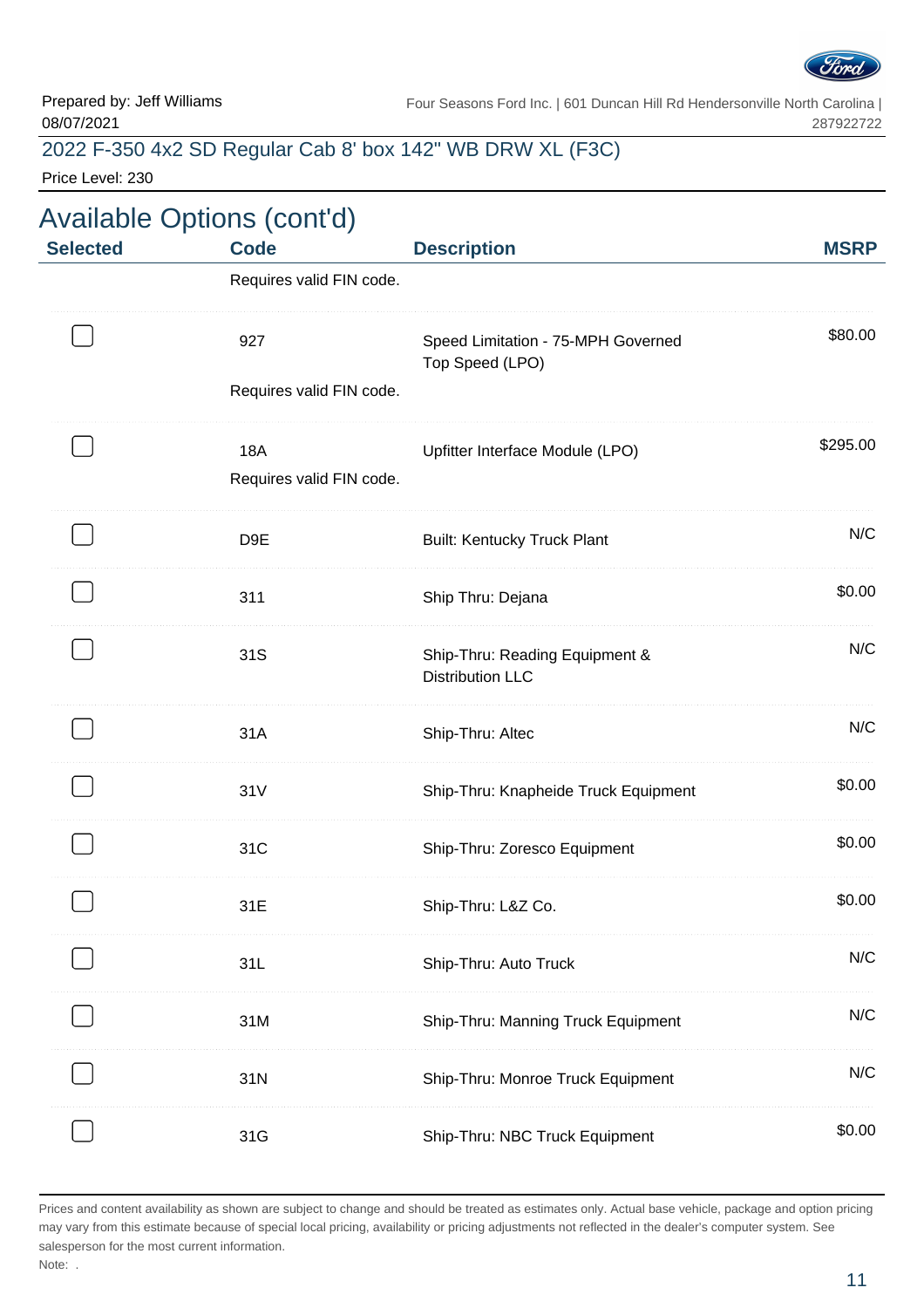

### 2022 F-350 4x2 SD Regular Cab 8' box 142" WB DRW XL (F3C)

Price Level: 230

| <b>Selected</b> | <b>Available Options (cont'd)</b><br><b>Code</b> | <b>Description</b>                                                      | <b>MSRP</b> |
|-----------------|--------------------------------------------------|-------------------------------------------------------------------------|-------------|
|                 | 313                                              | Ship-Thru: National Fleet Services                                      | \$0.00      |
|                 | 31B                                              | Ship-Thru: Reading Equipment                                            | \$0.00      |
|                 | 31P                                              | Ship-Thru: Roush Industries                                             | \$0.00      |
|                 | 31F                                              | Ship-Thru: Venchurs Vehicle System                                      | \$0.00      |
|                 | 31W                                              | Ship-Thru: Knapheide - IN                                               | N/C         |
|                 | 316                                              | Ship-Thru: Westport Dallas Inc                                          | \$0.00      |
|                 | 314                                              | Ship-Thru: Reading Equipment &<br><b>Distribution</b>                   | \$0.00      |
|                 | 319                                              | Ship-Thru: KC Truck Systems Inc.                                        | \$0.00      |
|                 | 315                                              | Ship-Thru: Alt Fuel Innovations, LLC<br>(AFI)                           | \$0.00      |
|                 | 31U                                              | Ship-Thru: General Truck Body                                           | N/C         |
|                 | <b>FLADCR</b>                                    | <b>Fleet Advertising Credit</b>                                         | \$0.00      |
|                 | FINAL <sub>2</sub>                               | Fleet Final Order Date: TBD                                             | N/C         |
|                 | 56M                                              | Ford US National Fleet Incentives Ford<br><b>US National - 05/04/21</b> | \$0.00      |
|                 |                                                  | Vinyl 40/Mini-Console/40 Front Seat<br>(Fleet)                          | \$355.00    |